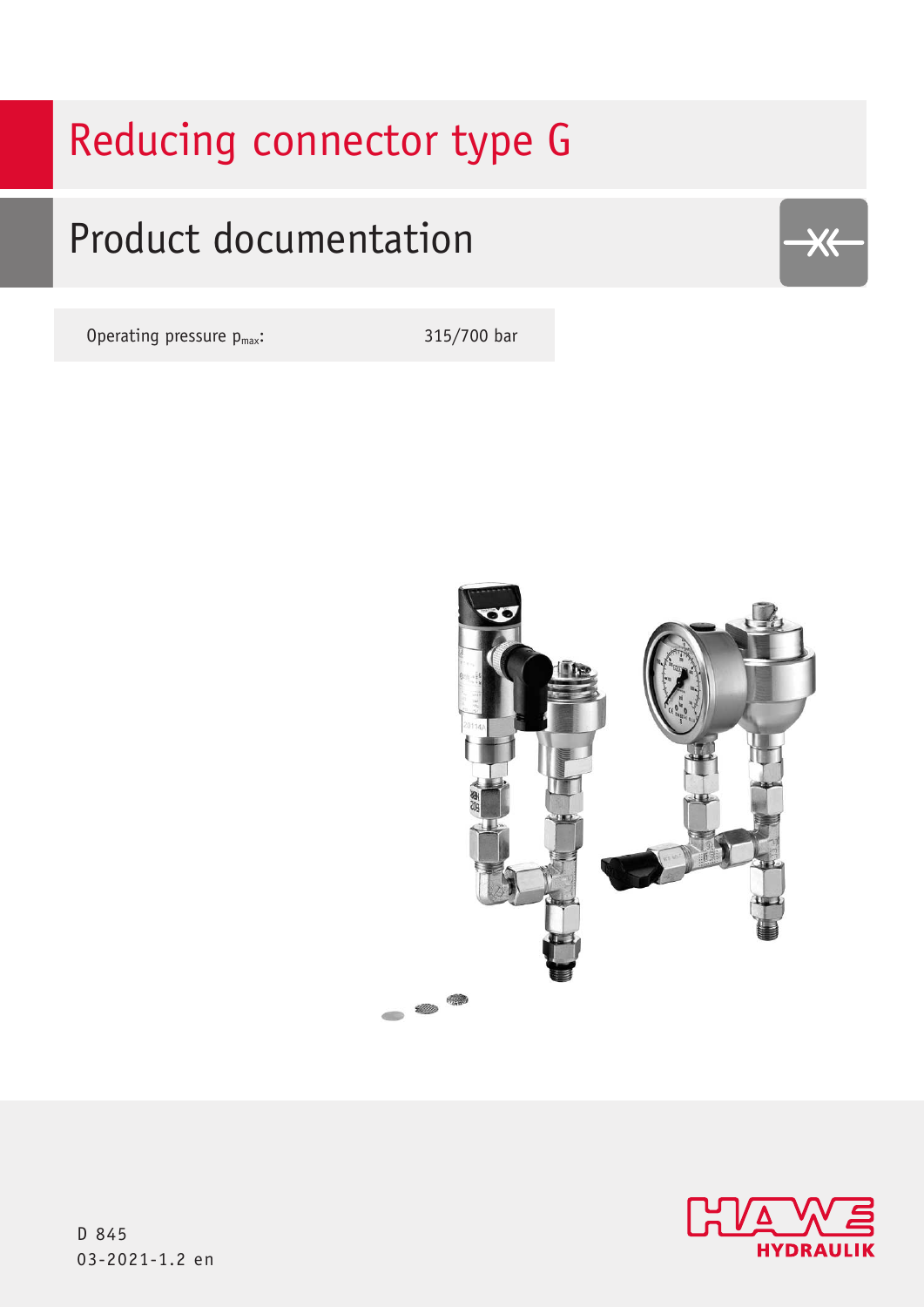

© by HAWE Hydraulik SE.

The reproduction and distribution of this document as well as the use and communication of its contents to others without explicit authorisation is prohibited.

Offenders will be held liable for the payment of damages.

All rights reserved in the event of patent or utility model applications.

Brand names, product names and trademarks are not specifically indicated. In particular with regard to registered and protected names and trademarks, usage is subject to legal provisions.

HAWE Hydraulik respects these legal provisions in all cases.

Printing date / document generated on: 22.03.2021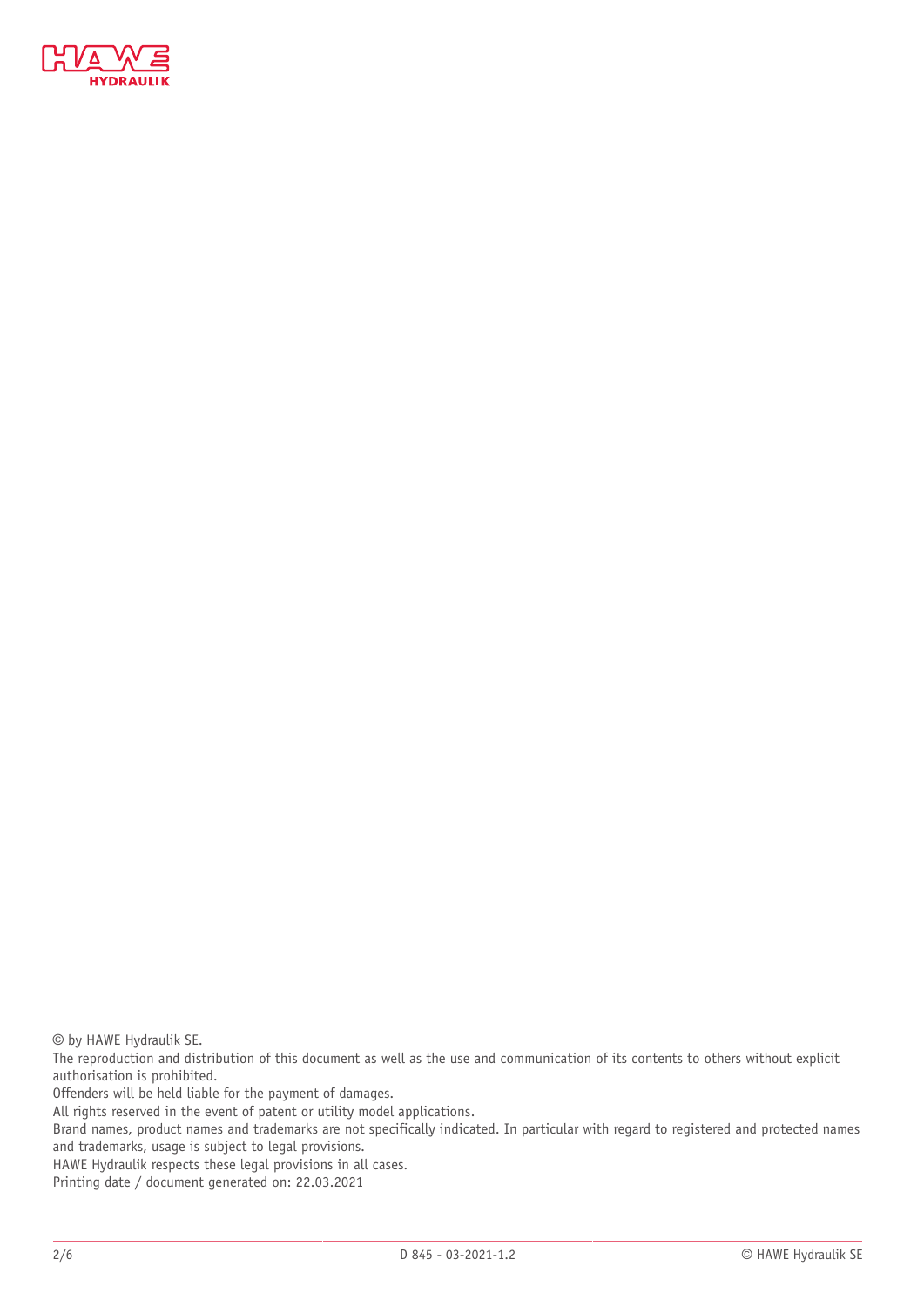

## **1 Available versions, main data**

#### **Order coding example:**

Reducing connector with spigot screw thread G 1/2 A on internal thread G 3/8 according to ISO 228-1

Reducing connector **G 1/2 A - G 3/8**

#### **O** NOTE

It is important to remember that the sequence of both of the threadsis always spigot screw thread ( G ) - internal thread ( g ).

#### **Dimension diagram 1**

| G           | $-g$ )        | $\mathbf{p}_{\text{max}}$ | L  | $\oslash$ D | t      | $\mathsf t$ | SW | <b>Dimension diagram</b>                     |
|-------------|---------------|---------------------------|----|-------------|--------|-------------|----|----------------------------------------------|
| G 1/4 A     | $- G 1/8$     | 700                       | 16 | 18          | 12     | 12          | 19 | t<br>$\odot$                                 |
| G 1/4 A     | $- G 3/8$     | 700                       | 23 | $20\,$      | $12\,$ | 13          | 24 |                                              |
| $G$ 1/4 A   | $- G 1/2$     | 700                       | 28 | 20          | 12     | 15          | 27 |                                              |
| G 1/4 A     | - G $1/4$ JIS | 700                       | 32 | 19          | 12     | 13          | 19 | $\mathbf{\sigma}$<br>$\mathsf{Q}$<br>$\circ$ |
| G 1/4 A JIS | $-$ Rc $1/4$  | 315                       | 18 | 19          | 11     | 15.5        | 19 |                                              |
| $G$ 1/4 A   | $-$ Rc $1/4$  | 315                       | 19 | 19          | 11     | 15.5        | 19 |                                              |
| $G$ 1/4 A   | $-$ Rc 3/8    | 315                       | 21 | 19          | $11\,$ | 15.5        | 22 | L                                            |
| $G$ 3/8 A   | $-M 14x1.5$   | 700                       | 21 | 24          | $12\,$ | 13          | 24 | Sealing edge <sup>1)</sup><br>$\mathbf{1}$   |
| $G$ 3/8 A   | $-M 16x1.5$   | 700                       | 24 | 24          | 12     | 13          | 24 |                                              |
| $G$ 3/8 A   | $- M 18x1.5$  | 700                       | 25 | 24          | $12\,$ | $15\,$      | 24 |                                              |
| $G$ 3/8 A   | $- G 1/4$     | 700                       | 24 | 22          | 12     | $17\,$      | 22 |                                              |
| $G$ 3/8 A   | $- G 1/2$     | 700                       | 25 | 26          | $12\,$ | 15          | 27 |                                              |
| $G$ 3/8 A   | $- RC 3/8$    | 315                       | 21 | 22          | 11     | $16\,$      | 22 |                                              |
| G 1/2 A     | $-M 16x1.5$   | 700                       | 22 | 26          | 14     | 13          | 27 |                                              |
| G 1/2 A     | $-M 18x1.5$   | 700                       | 25 | 26          | $14\,$ | $15\,$      | 27 |                                              |
| G 1/2 A     | $- G 3/8$     | 700                       | 22 | 26          | 14     | 17          | 27 |                                              |
| G 1/2 A     | $- G 3/4$     | 700                       | 28 | 26          | $14\,$ | 17          | 32 |                                              |
| G 1/2 A     | $-$ Rc $1/2$  | 315                       | 25 | 27          | 13     | 215         | 27 |                                              |
| $G$ 3/4 A   | $- G 1/2$     | 700                       | 25 | 32          | 16     | 20          | 32 |                                              |
| $G$ 3/4 A   | $-$ Rc 3/4    | 315                       | 28 | 32          | 15     | 22.8        | 36 |                                              |
| M 16x1.5    | $-M 18x1.5$   | 700                       | 26 | 24          | 12     | 15          | 27 |                                              |
| M 16x1.5    | $- G 1/4$     | 700                       | 23 | 24          | 12     | 13          | 24 |                                              |
| M 16x1.5    | $- G 1/2$     | 700                       | 27 | 24          | 12     | 15          | 27 |                                              |
| M 18x1.5    | $-M 14x1.5$   | 700                       | 21 | 24          | 14     | 13          | 24 |                                              |
| M 18x1.5    | $- G 1/4$     | 700                       | 21 | 24          | $14\,$ | 13          | 24 |                                              |
| M 18x1.5    | $- G 3/8$     | 700                       | 22 | 24          | 14     | 13          | 24 |                                              |
| M 18x1.5    | $- G 1/2$     | 700                       | 25 | 24          | 14     | 15          | 24 |                                              |
| M 22x1.5    | $- G 1/2$     | 700                       | 26 | 27          | $14\,$ | 20          | 27 |                                              |
| G 1 A       | $- G 3/4$     | 700                       | 32 | 41          | 18     | 18          | 41 |                                              |
| G 1 1/4 A   | $- G 1$       | 700                       | 32 | 55          | 20     | 18          | 55 |                                              |

<sup>1)</sup> Type G  $1/4$  A - G  $1/4$  JIS with special thread seal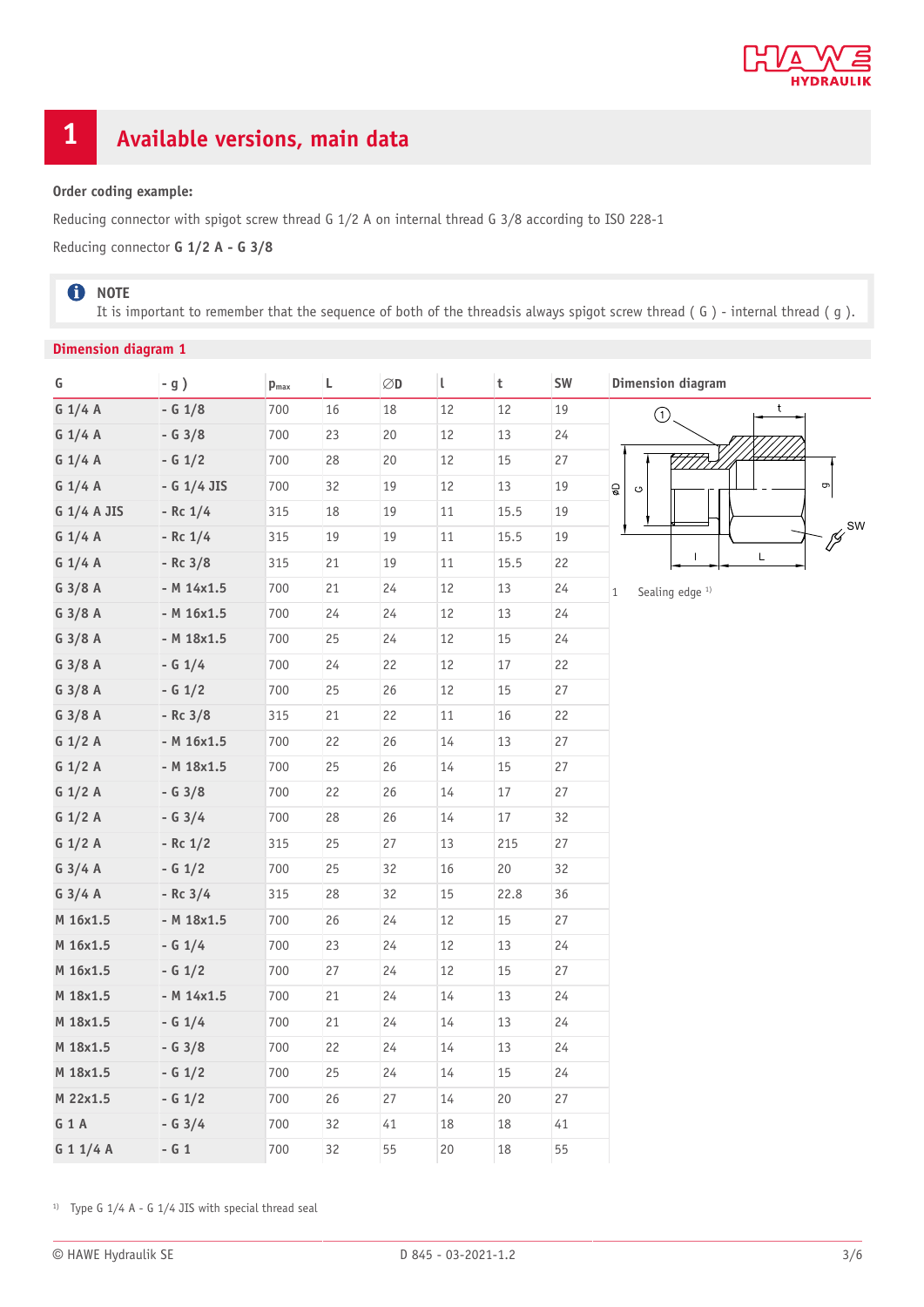

#### **Dimension diagram 2**

| G       | - g       | $p_{\text{max}}$ |    | $\varnothing$ D |   |    | <b>SW</b> | <b>Dimension diagram</b>                                                                   |
|---------|-----------|------------------|----|-----------------|---|----|-----------|--------------------------------------------------------------------------------------------|
| G 1/8 A | $- G 1/4$ | 700              | 30 | 15              | 8 | 12 | 19        | 'NHH<br>$\varpi$<br>$\circledast$<br>$\circ$<br>$\sigma$<br>$\chi$ SW<br>Ķ<br>Sealing edge |

#### **Dimension diagram 3**

| G                | - g            | $p_{\text{max}}$ | Г  | $\varnothing$ D |    | t  | SW | <b>Dimension diagram</b>                  |
|------------------|----------------|------------------|----|-----------------|----|----|----|-------------------------------------------|
| $G$ 3/8 A        | $- G 1/8$      | 700              | 11 | 22              | 12 | 8  | 22 | (1)                                       |
| G 1/2 A          | $-M 12x1.5$    | 700              | 10 | 26              | 14 | 12 | 27 |                                           |
| G 1/2 A          | $-M 14x1.5$    | 700              | 9  | 26              | 14 | 13 | 27 | 17 <u>7777</u>                            |
| G $1/2$ A        | $- G 1/4$      | 700              | 10 | 26              | 14 | 12 | 27 | $\frac{1}{\delta}$<br>$\circ$<br>$\sigma$ |
| G $3/4$ A        | $-M 16x1.5$    | 700              | 10 | 32              | 16 | 12 | 32 |                                           |
| $G$ 3/4 A        | $-M$ 18 $x1.5$ | 700              | 10 | 32              | 16 | 12 | 32 | · Jer SW<br>Sealing edge<br>$\mathbf{1}$  |
| G $3/4$ A        | $- G 1/4$      | 700              | 12 | 32              | 16 | 13 | 32 |                                           |
| G $3/4$ A        | $- G 3/8$      | 700              | 10 | 32              | 16 | 12 | 32 |                                           |
| G1A              | $- G 3/8$      | 700              | 17 | 41              | 18 | 35 | 41 |                                           |
| G <sub>1</sub> A | $- G 1/2$      | 700              | 17 | 40              | 18 | 35 | 41 |                                           |
| G 1 1/4 A        | $- G 3/4$      | 700              | 20 | 55              | 20 | 20 | 55 |                                           |
| G 1 1/2 A        | $- G 3/4$      | 700              | 20 | 55              | 30 | 20 | 55 |                                           |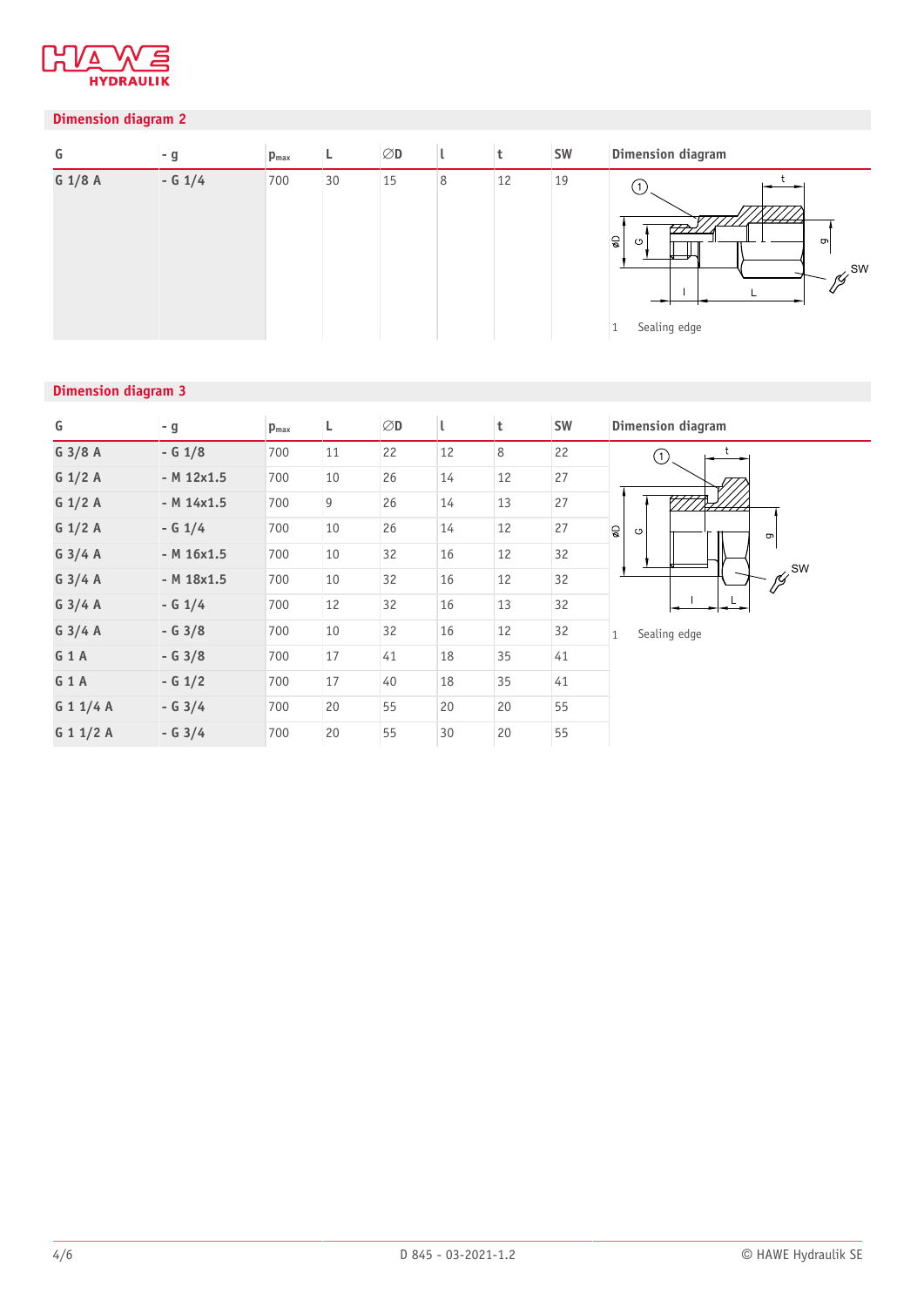

#### **Dimension diagram 4**

| G <sub>1</sub> | G <sub>2</sub> | $p_{\text{max}}$ |   | ØD | $\mathbf{11}$ | $\mathsf{I}2$ | <b>SW</b> | <b>Dimension diagram</b>                    |
|----------------|----------------|------------------|---|----|---------------|---------------|-----------|---------------------------------------------|
| $G_1/4$        | G 1/4 BSPP 60° | 315              | 6 | 19 | 13            | 13            | 19        | 12                                          |
| $G_1/4$        | G 3/8 BSPP 60° | 315              |   | 19 | 15            | 12.5          | 19        |                                             |
| G 1/4 JIS      | G 1/8 BSPP 60° | 315              | 8 | 19 | 11            | 9.5           | 19        | $\overline{\phantom{a}}$                    |
| G 1/4 JIS      | G 3/8 BSPP 60° | 315              |   | 19 | 15            | 11            | 19        | $\mathcal{S}^2$<br>ା<br>ବ<br>$\overline{6}$ |
| G 1/4 JIS      | G 1/4 BSPP 60° | 315              | 8 | 19 | 11            | 13            | 19        | <b>SW</b>                                   |

#### **Dimension diagram 5**

| G <sub>1</sub>   | G <sub>2</sub> | $p_{\text{max}}$ |     | ØD | $\mathbf{1}$ | $\mathsf{I}2$ | <b>SW</b> | <b>Dimension diagram</b> |
|------------------|----------------|------------------|-----|----|--------------|---------------|-----------|--------------------------|
| $G_1/4$          | G 1/4 tapered  | 315              | 7.5 | 19 | 12.5         | 16            | 19        | 12                       |
| G <sub>3/8</sub> | G 1/4 tapered  | 315              | 10  | 22 | 11           | 16            | 22        |                          |
| $G_1/4$          | G 3/8 tapered  | 315              | 8.5 | 19 | 11           | 17.5          | 19        | 777<br>7777              |
| $G$ 1/4 JIS      | G 1/4 tapered  | 315              | 8   | 19 | 16           | 11            | 19        | $\mathbf{Q}$<br>তি<br>S  |
| G 3/8 JIS        | G 1/4 tapered  | 315              | 8   | 22 | 16           | 11            | 22        |                          |
| $G$ 1/4 JIS      | G 3/8 tapered  | 315              | 8   | 19 | 17.5         | 11            | 19        | $\gamma$ SW              |